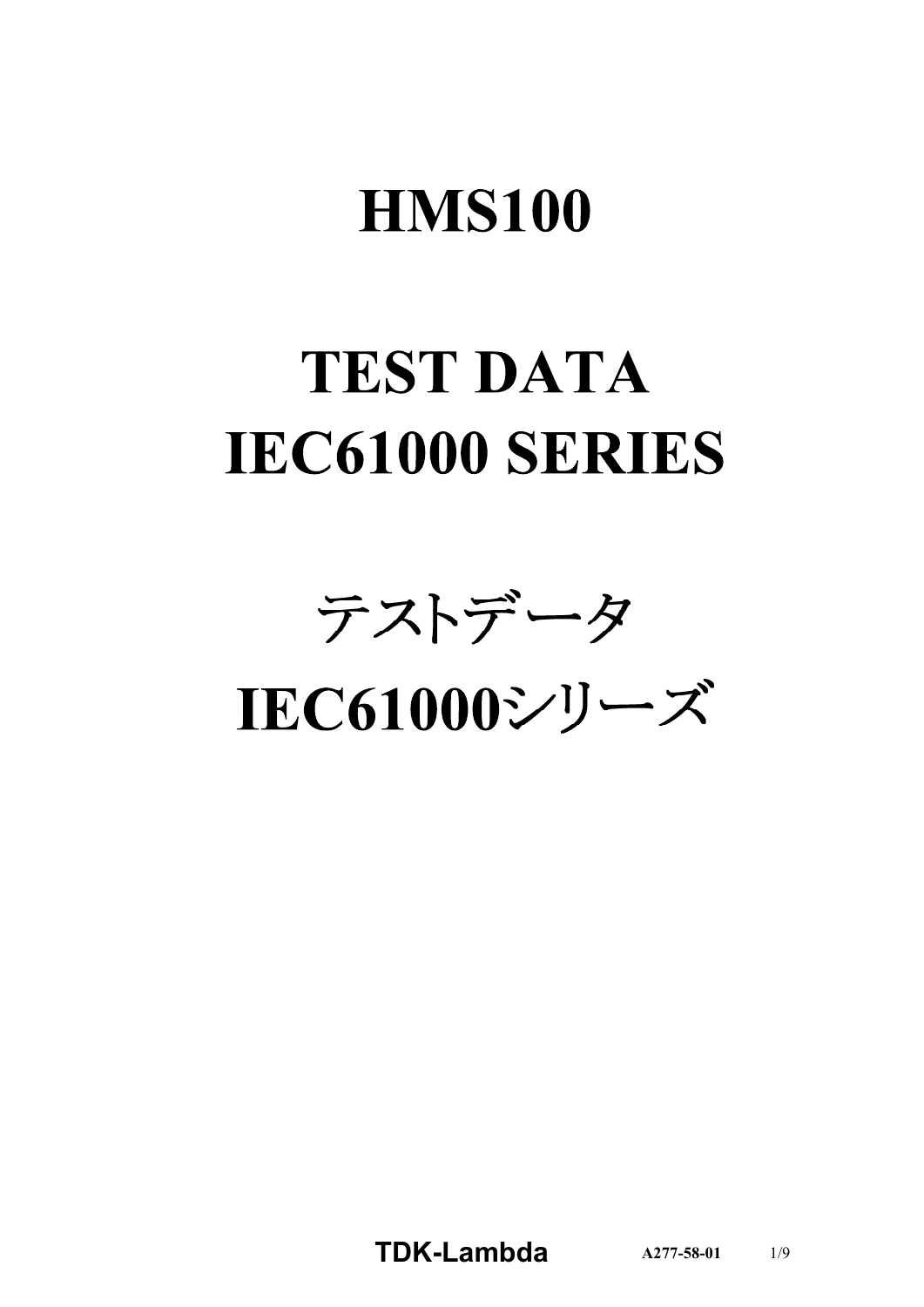## **HMS100**

### **INDEX**

|                                  |                                                                                      | <b>PAGE</b>    |
|----------------------------------|--------------------------------------------------------------------------------------|----------------|
|                                  | 1. 静電気放電イミュニティ試験 ……………………………………………………………                                             | $\mathcal{R}$  |
|                                  | Electrostatic Discharge Immunity Test (IEC61000-4-2)                                 |                |
| 2.                               | 放射性無線周波数電磁界イミュニティ試験 ………………………………………………… 4                                            |                |
|                                  | Radiated Radio-Frequency Electromagnetic Field Immunity Test (IEC61000-4-3)          |                |
| 3.                               | 電気的ファーストトランジェントバーストイミュニティ試験 …………………………………                                            | $\overline{5}$ |
|                                  | Electrical Fast Transient / Burst Immunity Test (IEC61000-4-4)                       |                |
|                                  | 4. サージイミュニティ試験 ……………………………………………………………                                               | 6              |
|                                  | Surge Immunity Test (IEC61000-4-5)                                                   |                |
| 5 <sub>1</sub>                   | 伝導性無線周波数電磁界イミュニティ試験 ………………………………………………                                               | 7              |
|                                  | Conducted Disturbances Induced by Radio-Frequency Field Immunity Test (IEC61000-4-6) |                |
|                                  | 6. 電力周波数磁界イミュニティ試験 …………………………………………………………                                            | $\mathcal{R}$  |
|                                  | Power Frequency Magnetic Field Immunity Test (IEC61000-4-8)                          |                |
| $7_{\scriptscriptstyle{\ddots}}$ | 電圧ディップ、瞬停イミュニティ試験 ……………………………………………………                                               | 9              |
|                                  | Voltage Dips, Short Interruptions Immunity Test (IEC61000-4-11)                      |                |

■使用記号 Terminology Used

| FG …… フレームグラウンド Frame GND   |            |
|-----------------------------|------------|
| L. …… ライブライン                | Live line  |
| N …… ニュートラルライン Neutral line |            |
| → …… 接地                     | Earth      |
| +V …… +出力                   | $+$ Output |
| -V …… - 出力                  | - Output   |

■試験結果は、当社標準測定条件における結果であり、参考値としてお考え願います。

Test results are reference data based on our standard measurement condition.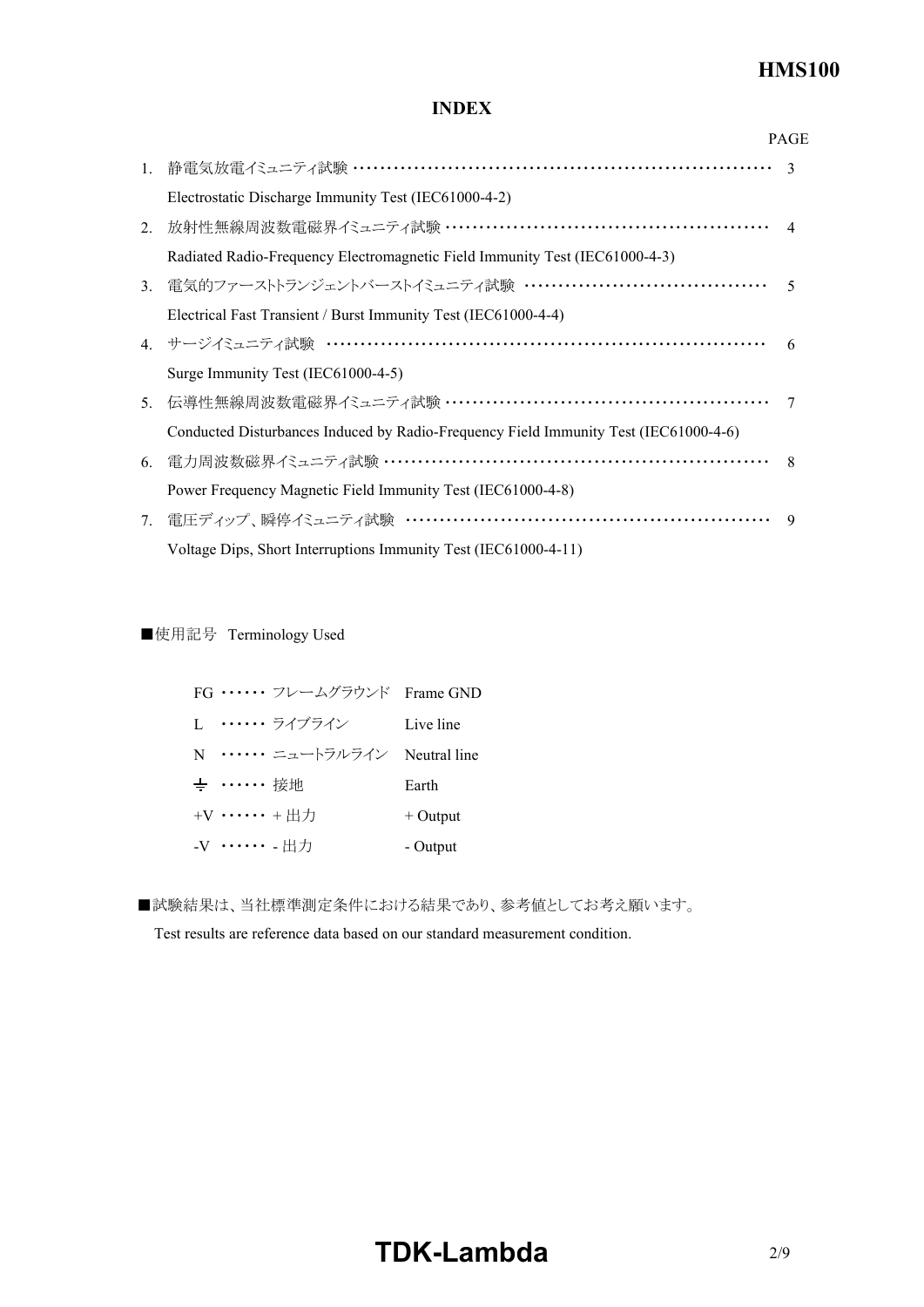### **1. Electrostatic Discharge Immunity Test (IEC6100042)**

**MODEL : HMS100**



#### **(4) Acceptable Conditions**

1.入力再投入を必要とする一時的な機能低下のない事 Must not have temporary function degradation that requires input restart.

2.試験後の出力電圧は初期値から変動していない事

The output voltage must be within the regulation of specification after the test.

3.発煙・発火のない事

Smoke and fire are not allowed.

|  |  | (5) 試験結果 Test Result |
|--|--|----------------------|
|--|--|----------------------|

| Contact Discharge $(kV)$ |             | HMS100-5   HMS100-24 | Air Discharge $(kV)$ |             | HMS100-5 HMS100-24 |
|--------------------------|-------------|----------------------|----------------------|-------------|--------------------|
|                          | <b>PASS</b> | PASS                 |                      | <b>PASS</b> | <b>PASS</b>        |
|                          | <b>PASS</b> | PASS                 |                      | <b>PASS</b> | <b>PASS</b>        |
|                          | PASS        | PASS                 |                      | <b>PASS</b> | <b>PASS</b>        |

# **TDK-Lambda** 3/9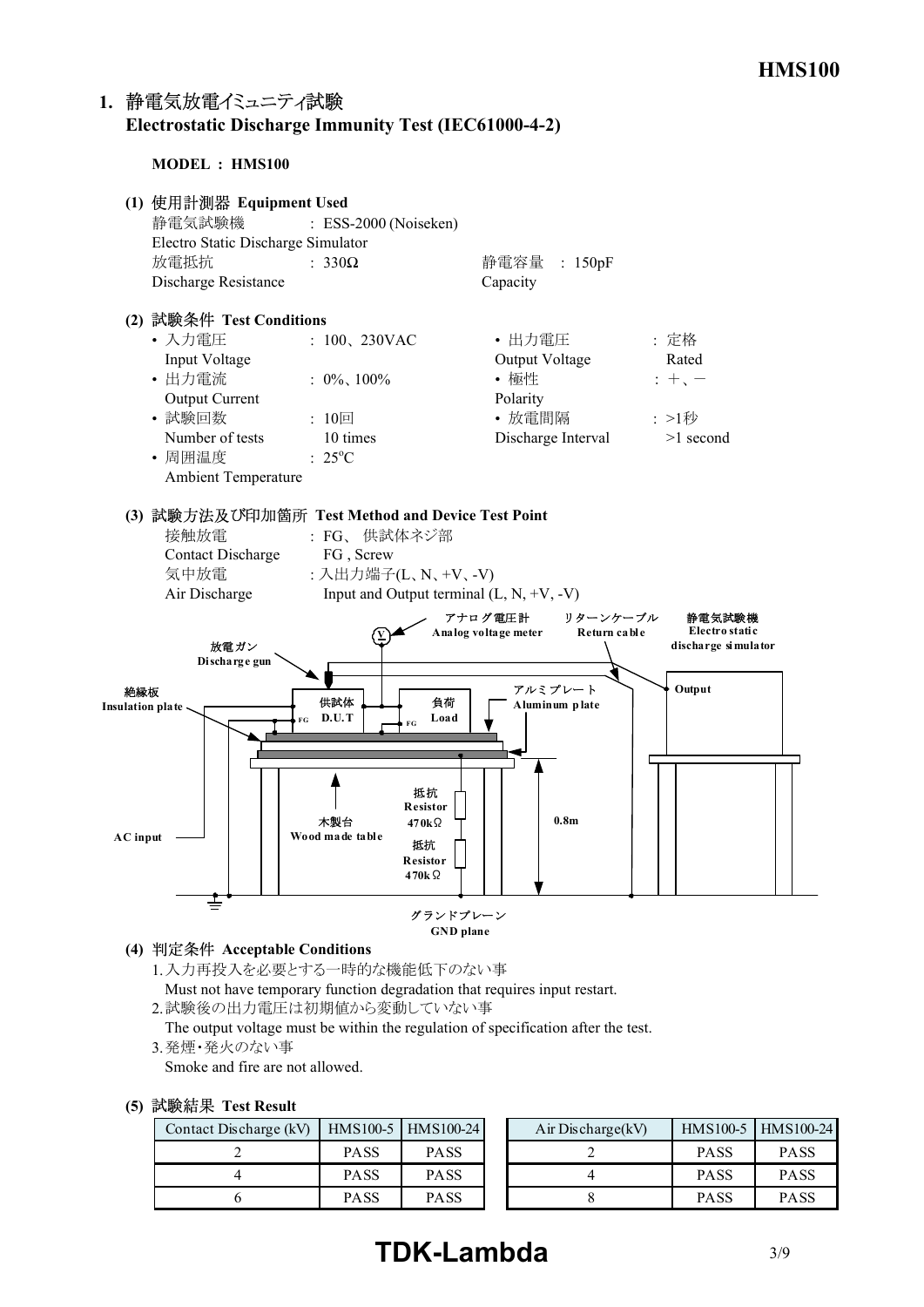## 2. 放射性無線周波数電磁界イミュニティ試験 **Radiated RadioFrequency Electromagnetic Field Immunity Test (IEC6100043)**

**MODEL : HMS100**

| (1) 使用計測器 Equipment Used          |                                 |
|-----------------------------------|---------------------------------|
| シグナルジェネレータ Signal Generator       | : N5181A (Agilent)              |
| パワーアンプシステム Power Amplifier System | $\therefore$ CBA 1G-250 (Teseq) |
|                                   | : AS0104-55/55 (Milmega)        |
| 電界センサ Electric Field Sensor       | : HI-6005 (Holaday)             |
| バイログアンテナ Bilog Antenna            | : VULP9118E (Schwarzbeck)       |
|                                   | $: 3117$ (ETS Lindgren)         |
| (2) 試験条件 Test Conditions          |                                 |

| $\eta$ program is the conditions |                                                       |                     |                          |
|----------------------------------|-------------------------------------------------------|---------------------|--------------------------|
| • 入力電圧                           | : $100, 230$ VAC                                      | • 出力電圧              | : 定格                     |
| Input Voltage                    |                                                       | Output Voltage      | Rated                    |
| • 出力電流                           | : $0\%$ , $100\%$                                     | • 振幅変調              | $: 80\%$ , 1kHz          |
| <b>Output Current</b>            |                                                       | Amplitude Modulated |                          |
| ・偏波                              | :水平、垂直                                                | • 周囲温度              | $\div$ 25 <sup>o</sup> C |
| Wave Angle                       | Horizontal and Vertical                               | Ambient Temperature |                          |
|                                  | • スイープ·コンディション: 1.0%ステップ、0.5秒保持                       | • 距離                | $\therefore$ 3.0m        |
| Sweep Condition                  | $1.0\%$ step up, 0.5 seconds hold                     | Distance            |                          |
| • 試験方向                           | : 上下、左右、前後                                            |                     |                          |
| Test Angle                       | Top/Bottom, Both Sides, Front/Back                    |                     |                          |
| • 電磁界周波数                         | : $80 - 1000 \text{MHz}$ , 1.4 - 2.0GHz, 2.0 - 2.7GHz |                     |                          |
| Electromagnetic Frequency        |                                                       |                     |                          |

#### **(3) Test Method**



#### **(4) Acceptable Conditions**

1.試験中、5%を超える出力電圧の変動のない事 The regulation of output voltage must not exceed 5% of initial value during test. 2.試験後の出力電圧は初期値から変動していない事

The output voltage must be within the regulation of specification after the test. 3.発煙・発火のない事

Smoke and fire are not allowed.

#### **(5) Test Result**

| Radiation Field Strength $(V/m)$ | Electromagnetic Frequency | $HMS100-5$  | HMS100-24   |
|----------------------------------|---------------------------|-------------|-------------|
|                                  | $2.0 - 2.7$ GHz           | <b>PASS</b> | <b>PASS</b> |
|                                  | $1.4 - 2.0$ GHz           | <b>PASS</b> | <b>PASS</b> |
|                                  | $80 - 1000 MHz$           | <b>PASS</b> | <b>PASS</b> |

# **TDK-Lambda** 4/9

**reduce floor reflections**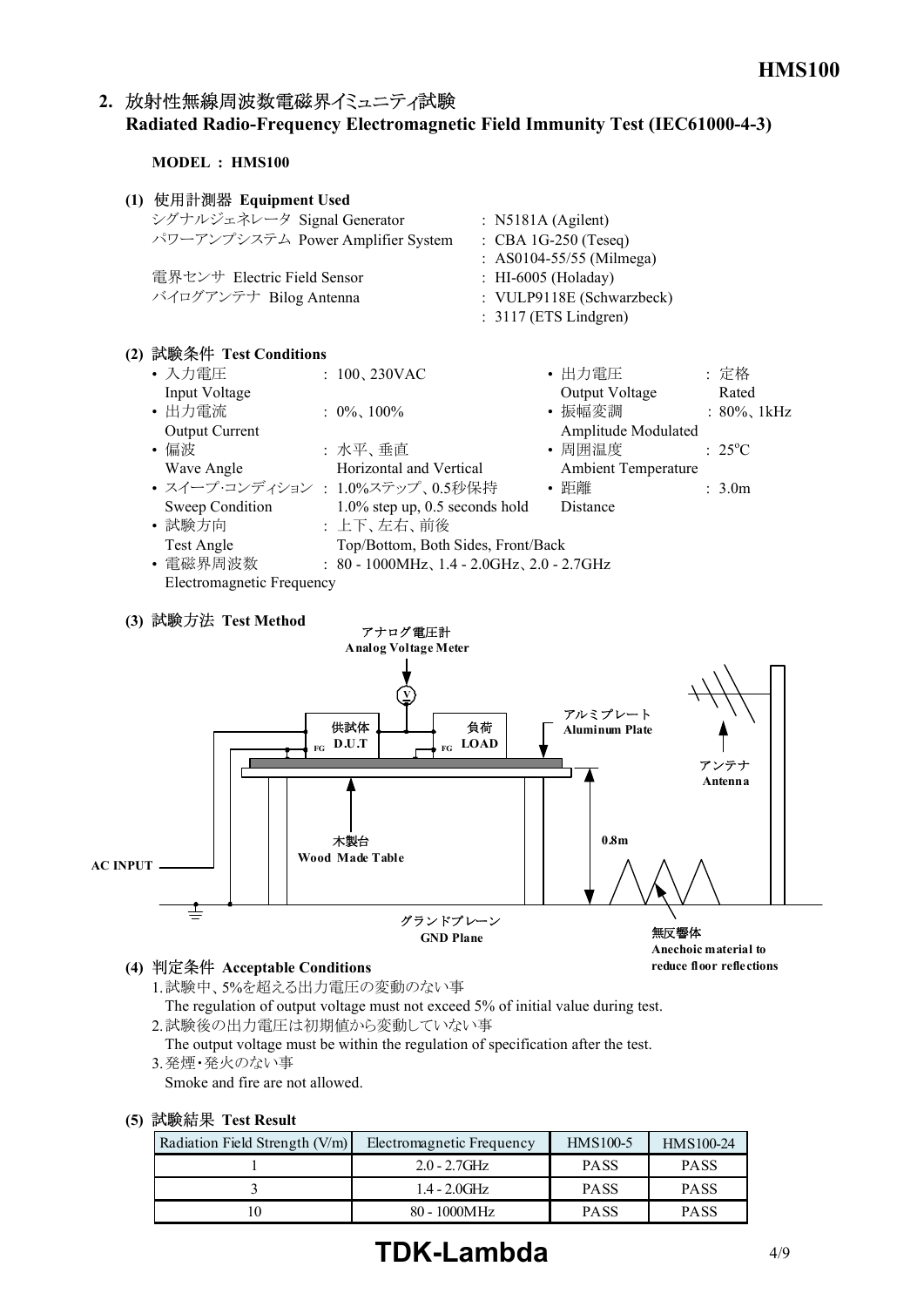## 3. 電気的ファーストトランジェントバーストイミュニティ試験 **Electrical Fast Transient / Burst Immunity Test (IEC6100044)**

#### **MODEL : HMS100**

- **(1) Equipment Used** EFT/B発生器 : FNSAXⅡ (Noiseken) EFT/B Generator
- **(2) Test Conditions**

| • 入力電圧                | : $100, 230$ VAC      | • 出力電圧              | :定格                 |
|-----------------------|-----------------------|---------------------|---------------------|
| Input Voltage         |                       | Output Voltage      | Rated               |
| • 出力電流                | $: 0\%$ , 100%        | • 試験時間              | : 1分間               |
| <b>Output Current</b> |                       | <b>Test Time</b>    | 1 minute            |
| • 極性                  | $: +$                 | • 周囲温度              | $: 25^{\circ}C$     |
| Polarity              |                       | Ambient Temperature |                     |
| • 試験回数                | $: 3 \square$         | • パルス周波数            | : 5kHz              |
| Number of Test        | 3 times               | Pulse Frequency     |                     |
| • バースト期間              | : 15msec              | • パルス個数             | : 75 <sub>pcs</sub> |
| <b>Burst Time</b>     |                       | Number of Pulse     |                     |
| • バースト周期              | $\therefore$ 300 msec |                     |                     |
| Burst Cycle           |                       |                     |                     |

## **(3) Test Method and Device Test Point**



- 1.入力再投入を必要とする一時的な機能低下のない事 Must not have temporary function degradation that requires input restart.
- 2.試験後の出力電圧は初期値から変動していない事
- The output voltage must be within the regulation of specification after the test. 3.発煙・発火のない事

Smoke and fire are not allowed.

|  |  | (5) 試験結果 Test Result |
|--|--|----------------------|
|--|--|----------------------|

| Test Voltage (kV) | HMS100-5    | HMS100-24   |
|-------------------|-------------|-------------|
| 05                | <b>PASS</b> | <b>PASS</b> |
|                   | <b>PASS</b> | <b>PASS</b> |
|                   | <b>PASS</b> | <b>PASS</b> |

# **TDK-Lambda** 5/9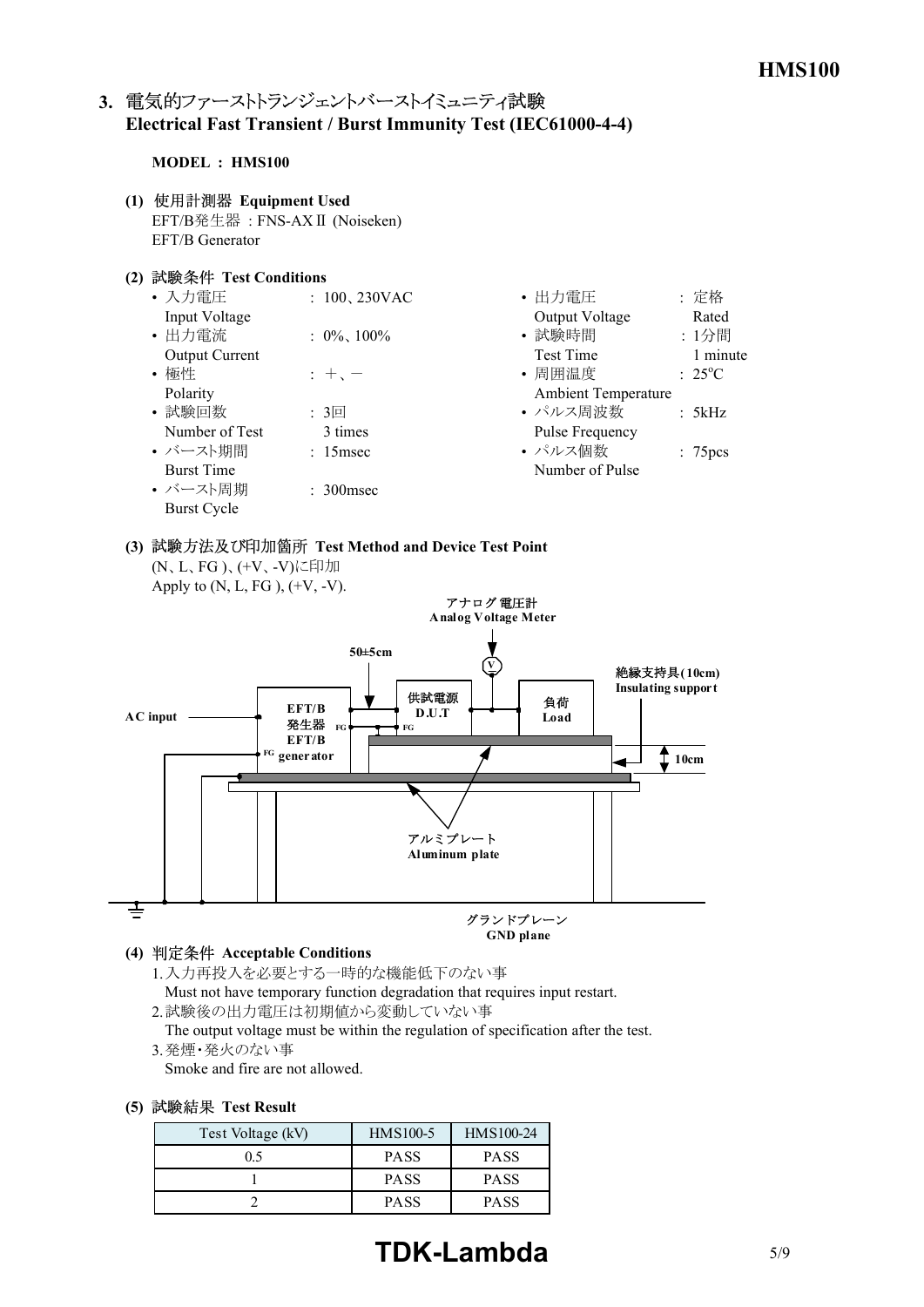## **4. Surge Immunity Test (IEC6100045)**

#### **MODEL : HMS100**

| (1) | 使用計測器 Equipment Used<br>Surge Generator<br>結合インピーダンス: コモン 12Ω<br>Coupling Impedance Common | サージ発生器 : LSS-15AX (Noiseken)<br>ノーマル 2Ω<br>Normal | 結合コンデンサ : コモン<br>Coupling Capacitance | $9\mu F$<br>Common<br>ノーマル 18µF<br>Normal |
|-----|--------------------------------------------------------------------------------------------|---------------------------------------------------|---------------------------------------|-------------------------------------------|
|     | (2) 試験条件 Test Conditions                                                                   |                                                   |                                       |                                           |
|     | • 入力電圧<br>Input Voltage                                                                    | $: 100, 230$ VAC                                  | • 出力電圧<br>Output Voltage              | : 定格<br>Rated                             |
|     | • 出力雷流<br><b>Output Current</b>                                                            | $: 0\%$ , 100%                                    | • 試験回数<br>Number of Tests             | : 5<br>5 times                            |
|     | • 極性<br>Polarity                                                                           | $\pm$ + $\pm$                                     | • モード<br>Mode                         | : コモン、ノーマル<br>Common and Normal           |
|     | • 位相<br>Phase                                                                              | $: 0, 90$ deg                                     | • 周囲温度<br><b>Ambient Temperature</b>  | $\div$ 25°C                               |

**(3) Test Method and Device Test Point** コモンモード (NFG 、LFG ) 及びノーマルモード (NL) に印加 Apply to Common mode (N-FG, L-FG) and Normal mode (N-L).



#### **(4) Acceptable Conditions**

- 1.入力再投入を必要とする一時的な機能低下のない事 Must not have temporary function degradation that requires input restart.
- 2.試験後の出力電圧は初期値から変動していない事
- The output voltage must be within the regulation of specification after the test. 3.発煙・発火のない事
- Smoke and fire are not allowed.

#### **(5) Test Result**

| Common            |             |             |                   |
|-------------------|-------------|-------------|-------------------|
| Test Voltage (kV) | HMS100-5    | HMS100-24   | Test Voltage (kV) |
| 0.5               | <b>PASS</b> | <b>PASS</b> | 0.5               |
|                   | <b>PASS</b> | <b>PASS</b> |                   |
|                   | <b>PASS</b> | <b>PASS</b> |                   |
|                   | <b>PASS</b> | <b>PASS</b> |                   |

| Common |             |             | Normal            |             |             |
|--------|-------------|-------------|-------------------|-------------|-------------|
|        | HMS100-5    | HMS100-24   | Test Voltage (kV) | HMS100-5    | HMS100-24   |
|        | <b>PASS</b> | <b>PASS</b> | 0.5               | <b>PASS</b> | <b>PASS</b> |
|        | <b>PASS</b> | <b>PASS</b> |                   | <b>PASS</b> | <b>PASS</b> |
|        | <b>PASS</b> | <b>PASS</b> |                   | <b>PASS</b> | <b>PASS</b> |
|        |             |             |                   |             |             |

# **TDK-Lambda** 6/9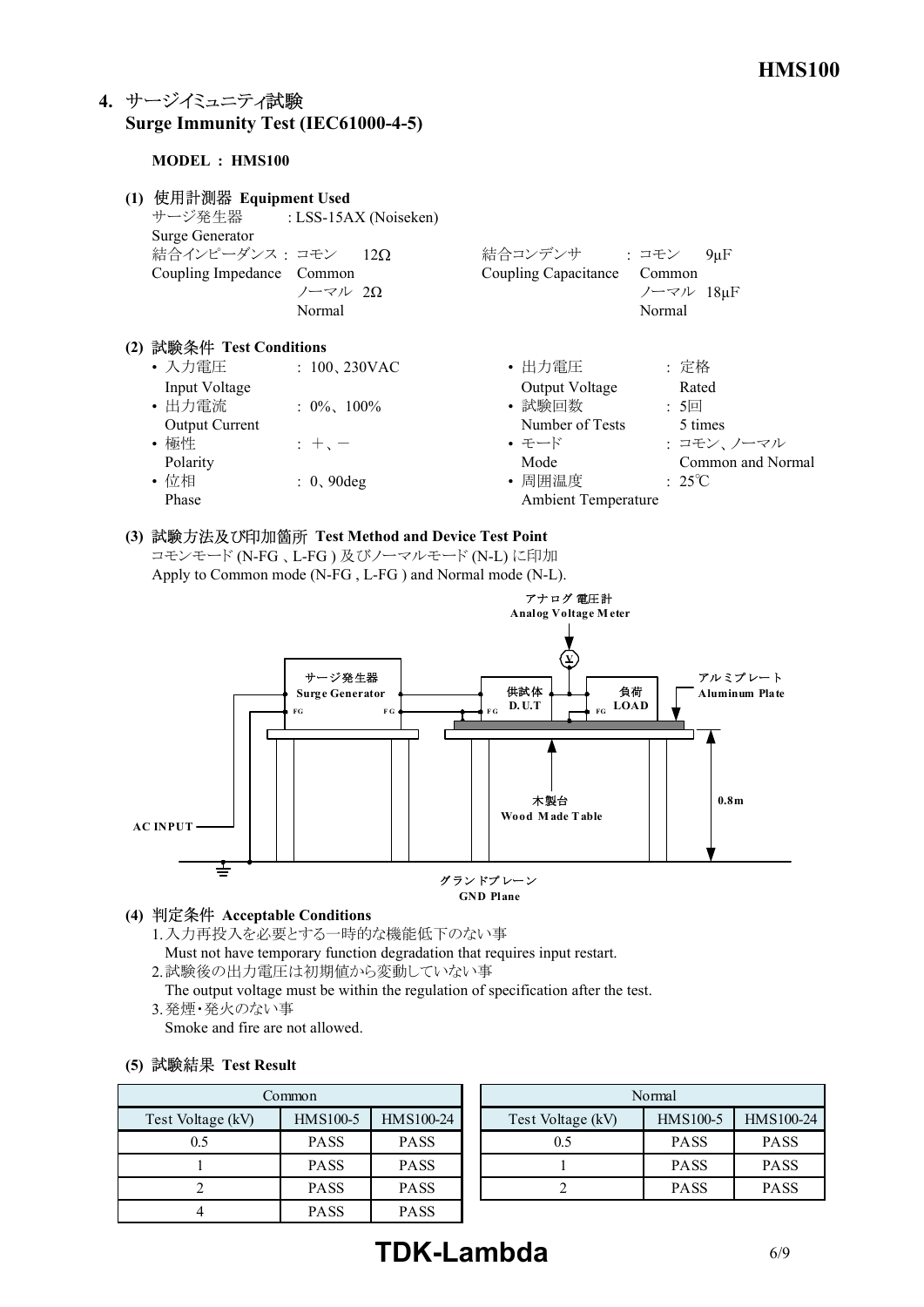## 5. 伝導性無線周波数電磁界イミュニティ試験 **Conducted Disturbances Induced by RadioFrequency** Field Immunity Test (IEC61000-4-6)

**MODEL : HMS100**

#### **(1) Equipment Used**

 $RF \sim \mathcal{PT} \sim \mathcal{TP}$  : CBA230M-08D (Teseq) RF Power Amplifier シグナルジェネレータ : N5181A (Agilent) Signal Generator 結合/減結合ネットワーク(CDN1) : TCDN-801-M2-16 (TOYO Corporation) Coupling De-Coupling Network (CDN1) 結合/減結合ネットワーク(CDN2) : TCDN-801-M3-16 (TOYO Corporation) Coupling De-Coupling Network (CDN2)

#### **(2) Test Conditions**

| • 入力電圧                           | : $100, 230 \text{VAC}$           | • 出力電圧                    | : 定格               |
|----------------------------------|-----------------------------------|---------------------------|--------------------|
| Input Voltage                    |                                   | Output Voltage            | Rated              |
| • 出力電流                           | : $0\%$ , $100\%$                 | • 電磁界周波数                  | $: 150kHz - 80MHz$ |
| <b>Output Current</b>            |                                   | Electromagnetic Frequency |                    |
| • 周囲温度                           | $\cdot$ 25°C                      |                           |                    |
| <b>Ambient Temperature</b>       |                                   |                           |                    |
| • スイープ・コンディション : 1.0%ステップ、0.5秒保持 |                                   |                           |                    |
| Sweep Condition                  | $1.0\%$ step up, 0.5 seconds hold |                           |                    |

#### **(3) Test Method and Device Test Point** (N、L、FG)、(+V、-V)に印加 Apply to  $(N, L, FG)$ ,  $(+V, -V)$ .



#### **(4) Acceptable Conditions**

- 1.試験中、5%を超える出力電圧の変動のない事 The regulation of output voltage must not exceed 5% of initial value during test.
- 2.試験後の出力電圧は初期値から変動していない事

The output voltage must be within the regulation of specification after the test. 3.発煙・発火のない事

Smoke and fire are not allowed.

|  | (5) 試験結果 Test Result |  |  |
|--|----------------------|--|--|
|--|----------------------|--|--|

| Voltage Level (V) | HMS100-5    | HMS100-24   |
|-------------------|-------------|-------------|
|                   | <b>PASS</b> | <b>PASS</b> |
|                   | <b>PASS</b> | <b>PASS</b> |
|                   | <b>PASS</b> | <b>PASS</b> |

# **TDK-Lambda** 7/9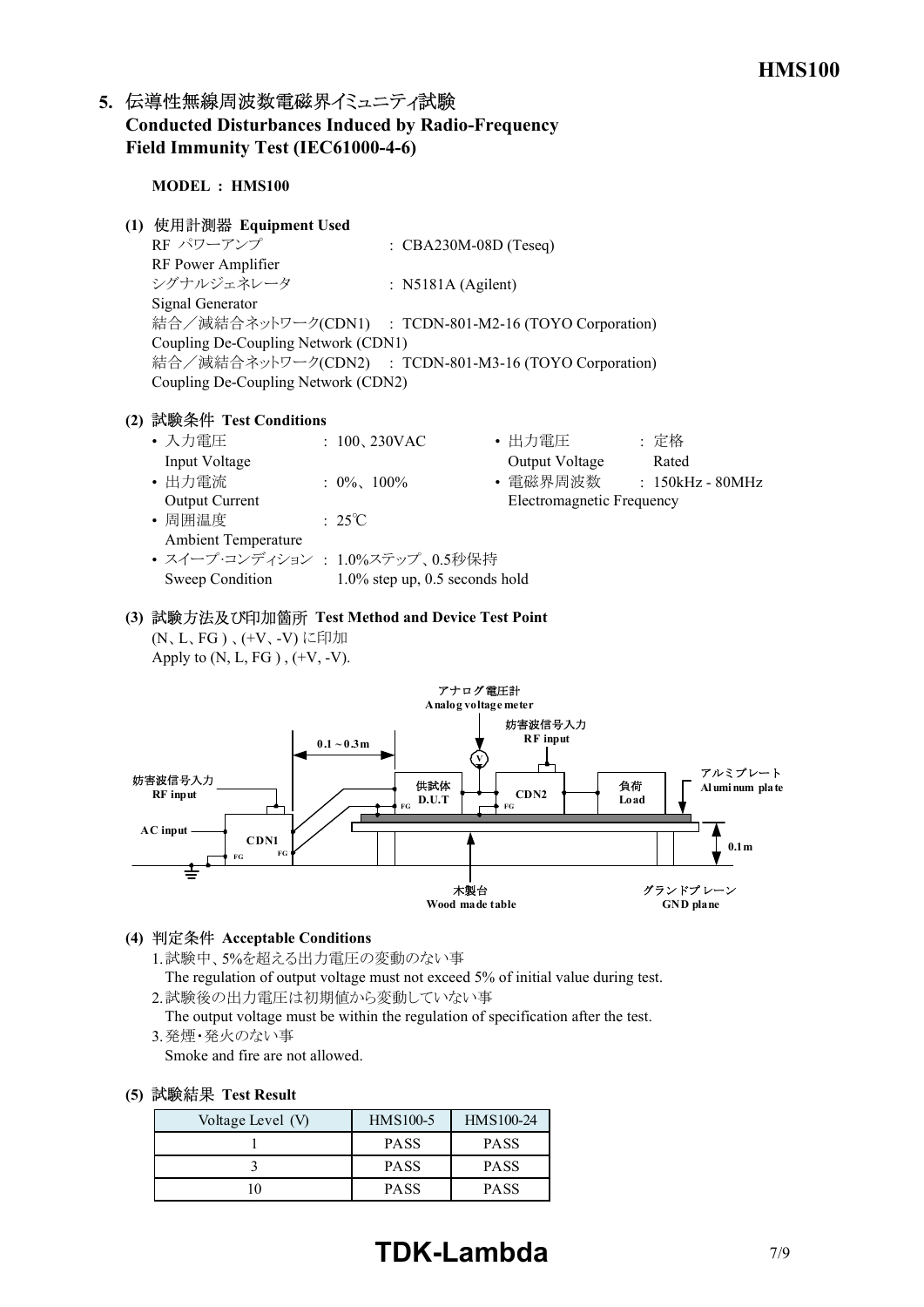## 6. 電力周波数磁界イミュニティ試験 **Power Frequency Magnetic Field Immunity Test (IEC6100048)**

#### **MODEL : HMS100**

- **(1) Equipment Used**
	- ACパワーソース : AA2000XG (Takasago) AC Power Source ヘルムホルツコイル : HHS5215 (Spulen) Helmholts Coil

#### **(2) Test Conditions**

| • 入力電圧                     | : $100, 230$ VAC                      | • 出力電圧                    | :定格     |
|----------------------------|---------------------------------------|---------------------------|---------|
| Input Voltage              |                                       | Output Voltage            | Rated   |
| • 出力電流                     | : $0\%$ , $100\%$                     | • 印加磁界周波数                 | : 50Hz  |
| <b>Output Current</b>      |                                       | <b>Magnetic Frequency</b> |         |
| • 周囲温度                     | $:25^{\circ}\text{C}$                 | • 印加方向                    | X, Y, Z |
| <b>Ambient Temperature</b> |                                       | Direction                 |         |
| • 試験時間                     | : 10秒以上(各方向)                          |                           |         |
| <b>Test Time</b>           | More than 10 seconds (each direction) |                           |         |
|                            |                                       |                           |         |

#### **(3) Test Method**



#### **(4) Acceptable Conditions**

1.試験中、5%を超える出力電圧の変動のない事

The regulation of output voltage must not exceed 5% of initial value during test. 2.試験後の出力電圧は初期値から変動していない事

The output voltage must be within the regulation of specification after the test. 3.発煙・発火のない事

Smoke and fire are not allowed.

#### **(5) Test Result**

| Magnetic Field Strength $(A/m)$ | <b>HMS100-5</b> | HMS100-24   |
|---------------------------------|-----------------|-------------|
|                                 | <b>PASS</b>     | <b>PASS</b> |
|                                 | <b>PASS</b>     | <b>PASS</b> |
|                                 | <b>PASS</b>     | <b>PASS</b> |
|                                 | <b>PASS</b>     | <b>PASS</b> |

# **TDK-Lambda** 8/9